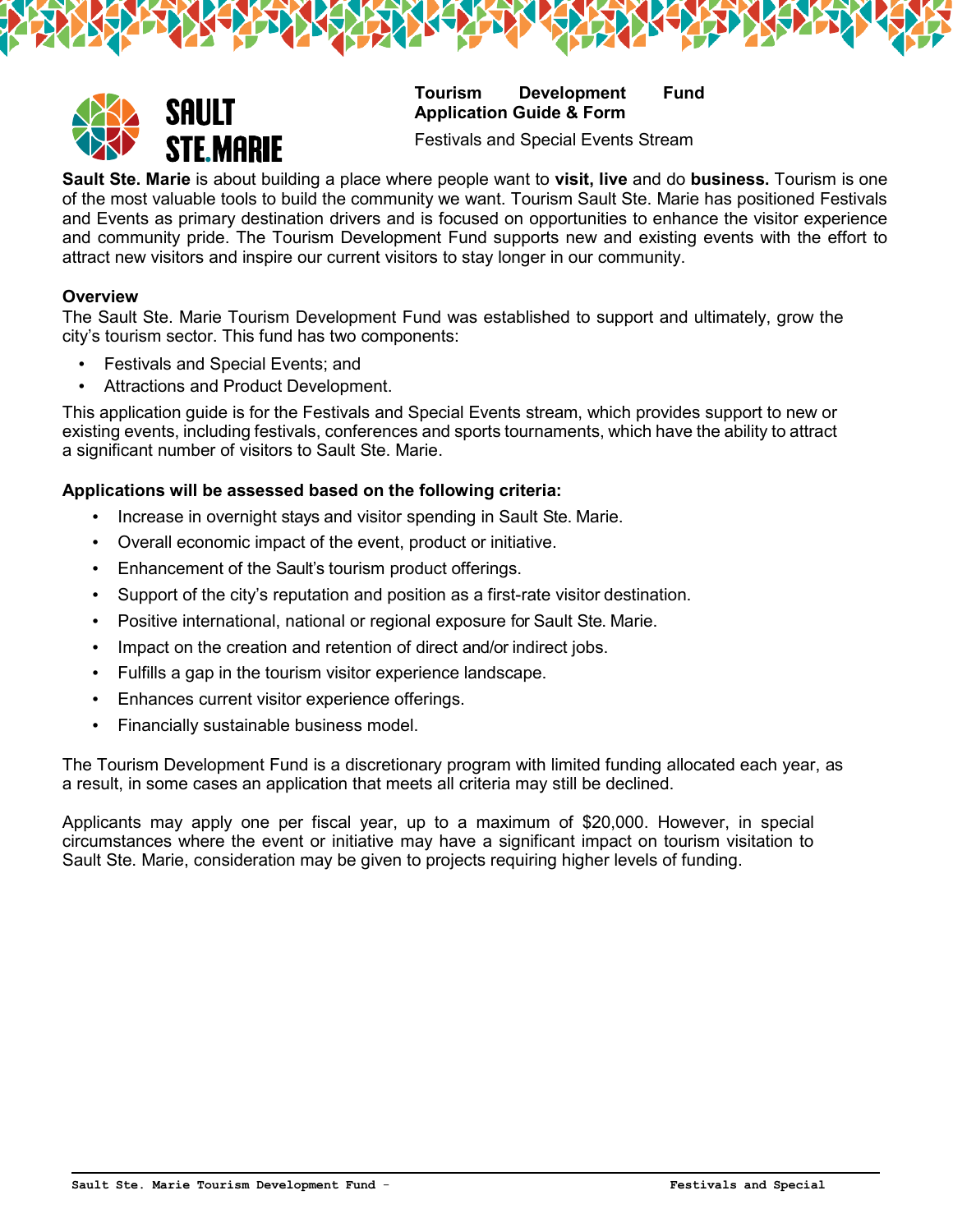# **Eligibility Requirements**

The event must be hosted within the immediate Sault Ste. Marie area. Priority will be given to applications that clearly demonstrate the following:

- Increase in overnight stays and visitor spending in Sault Ste. Marie.
- The event is recurring or generates a major financial benefit to the community.
- A strong economic and tourism impact.
- The event is facilitated in a fiscally-responsible manner with exceptional budgetary Planning.
- Innovative strategies that improve the overall event experience.
- Positive media exposure

*For-profit events will be assessed on a case-by-case basis, and grant monies, if provided, will be conditionally repayable. All funding will be for future projects only. Retroactive funding will not be considered.*

# **Eligible Expenses**

Funds granted must be used for the specific purposes outlined in the application.

# **Eligible project costs include:**

- New or enhanced programming.
- Marketing and advertising costs.
- General operating costs associated with the event.
- Hosting Fees to event rights holders.
- Conference or event organization costs including speaker fees.
- Rental fees related to event, including, venue, audiovisual, security, medical, transportation.

#### **Ineligible expenses include:**

- Competition prizes.
- Prize money.
- Any monies paid to event participants (with special exception for influencers).
- Interest or reduction in loans.
- Expenses related to alcohol and or cannabis.

#### **Reporting Requirements**

Successful applicants will be required to:

- Sign a Funding Agreement outlining the terms and conditions for receiving funds.
- Report back within 60 days following the project completion on the use of the funds, outcomes achieved and key deliverables.
- Acknowledge the support of the Sault Ste. Marie Tourism Development Fund in advertising and media efforts.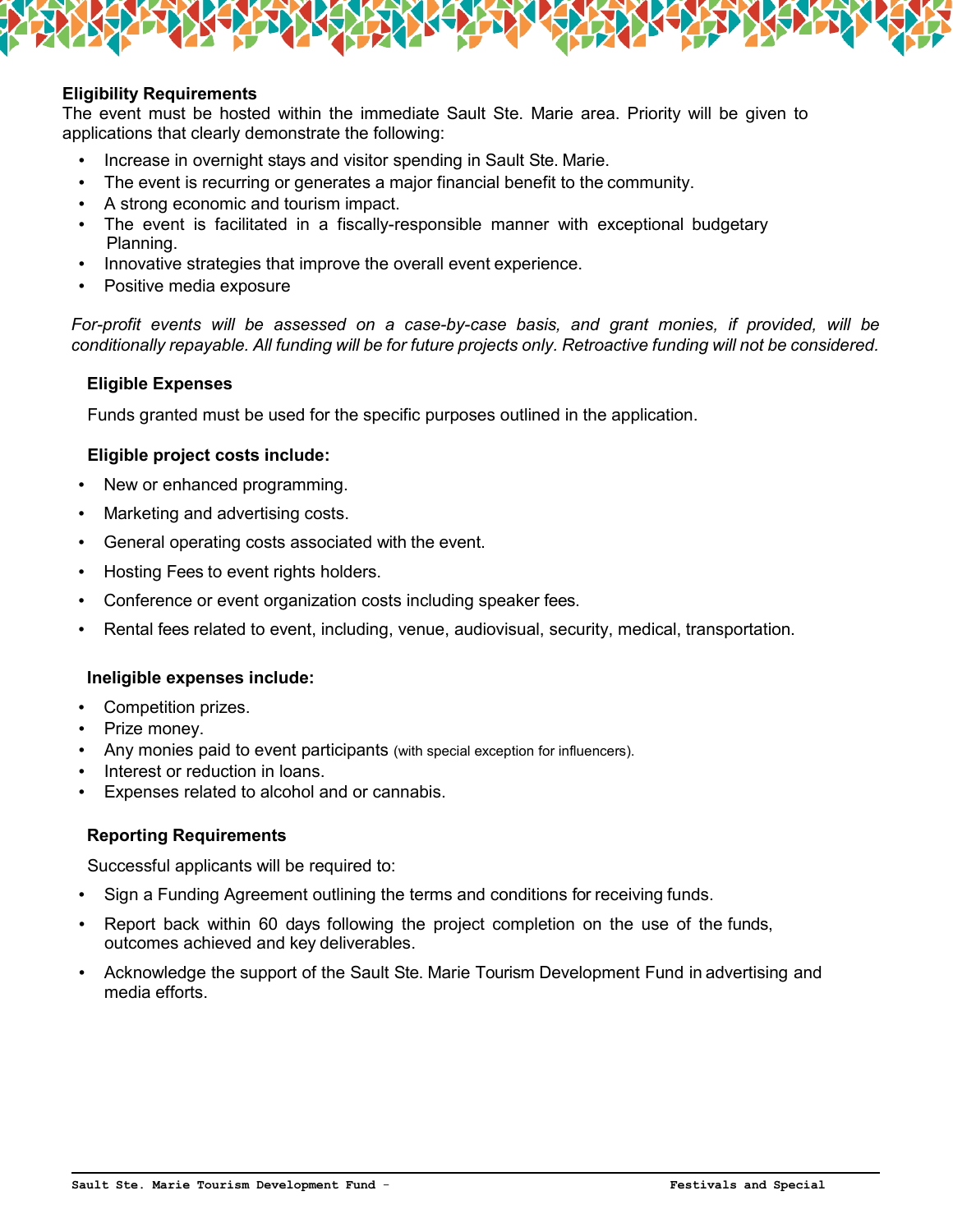

- One application per project.
- Maximum of two applications per organization per intake.
- Applicants must complete the application form below and attach all required documentation.
- Applicants will be informed electronically as to whether or not they have a successful application.

# **Supporting Materials**

Supporting material is a significant part of the application process and can help explain or support the application. Attach only materials that relate to the activities proposed or have been requested within the application.

# **Confidentiality of Information**

Information provided in the application, or as support material, may be made available to City of Sault Ste. Marie and Tourism Sault Ste. Marie Board members. Personal information contained herein shall be dealt with on a confidential basis pursuant to the Municipal Freedom of Information and Protection of Privacy Act. Board members are required to treat both the contents of application and the deliberations of the board as confidential.

At the end of the funding cycle, a summary of funding results is posted on the City website listing the names of all funding recipients. Until this list is posted, the names of successful applicants will not be revealed. The identity of unsuccessful applicants remains confidential.

Please be advised that application information may be shared with other City of Sault Ste. Marie staff as it relates to other funding programs. Applicant organizations and applications will be reviewed to ensure organizations are in good standing and not in arrears in any way with the City of Sault Ste. Marie.

# **Definitions**

For the purposes of the Sault Ste. Marie Tourism Development Fund, the following terms are defined as:

# **Tourist:**

An individual, including an Ontario resident, who travels 40 kilometers or more or crosses the Ontario border to partake in a tourist activity. This is in line with the definition used by the provincial government.

# **Visitor Days:**

The number of days a tourist spends in a location. For example, if a local event attracted 100 tourists for three days, it generated a total of 300 visitor days.

# **Non-Profit Event:**

Events hosted or facilitated by a legally established non-profit organization or by a group of people who are sponsoring the event for general community benefit without the intent of generating a profit. All proceeds from the event must be used for non-profit purposes, and no proceeds are permitted to be given to event organizers or participants.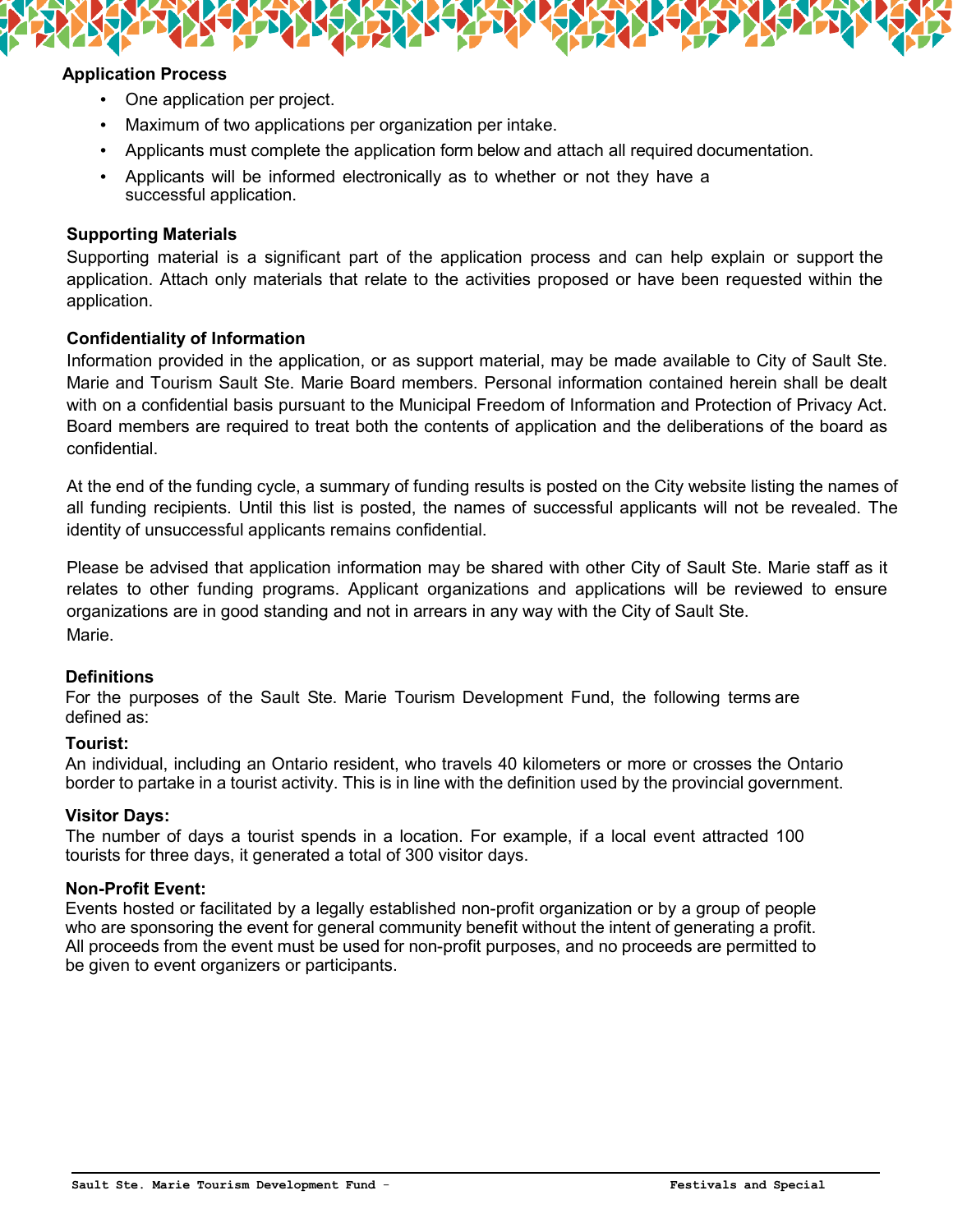

# **For-Profit Event:**

Events held for the specific purpose of generating a profit for the organizers or participants.

#### **Significant Event:**

An event deemed by the Sault Ste. Marie Tourism Development Corporation as having a major economic, social or promotional benefit for the community.

# **How to Apply**

Completed applications, along with supporting documentation, must be mailed, emailed or delivered inperson to:

## **Travis Anderson**

Director of Tourism & Community Development Community Development and Enterprise Services [t.anderson@cityssm.on.ca](mailto:t.anderson@cityssm.on.ca) 705-989-7915

City of Sault Ste. Marie Civic Centre - 99 Foster Drive Sault Ste. Marie, ON P6A 5X6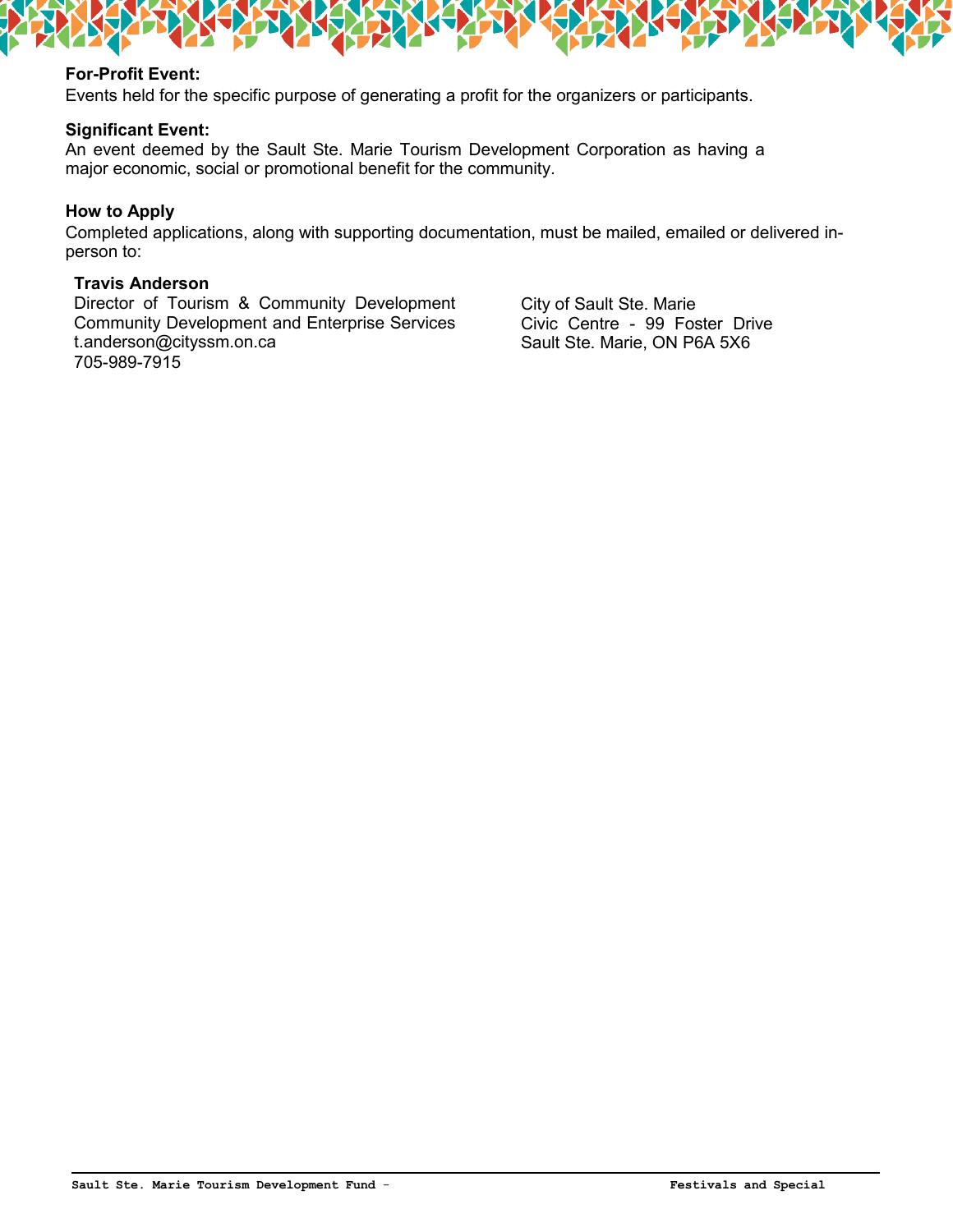|                                                | <b>SAULT</b>                      | Tourism<br><b>Application Form</b> | <b>Development</b>                         | <b>Fund</b> |  |  |  |
|------------------------------------------------|-----------------------------------|------------------------------------|--------------------------------------------|-------------|--|--|--|
|                                                | <b>STE.MARIE</b>                  |                                    | <b>Festivals and Special Events Stream</b> |             |  |  |  |
| Please fill in each of the following sections: |                                   |                                    |                                            |             |  |  |  |
| <b>Section 1: Organization Information</b>     |                                   |                                    |                                            |             |  |  |  |
|                                                |                                   |                                    |                                            |             |  |  |  |
|                                                |                                   |                                    |                                            |             |  |  |  |
|                                                |                                   |                                    |                                            |             |  |  |  |
|                                                |                                   |                                    |                                            |             |  |  |  |
|                                                | Phone: __________________________ | E-mail: ____________               |                                            |             |  |  |  |

# **Section 2: Amount Requested**

State the amount of grant requested:

# **Section 3: Description of the Event**

Describe the event in detail including timeframe, objectives, participating partners, venues required and the impact on Sault Ste. Marie: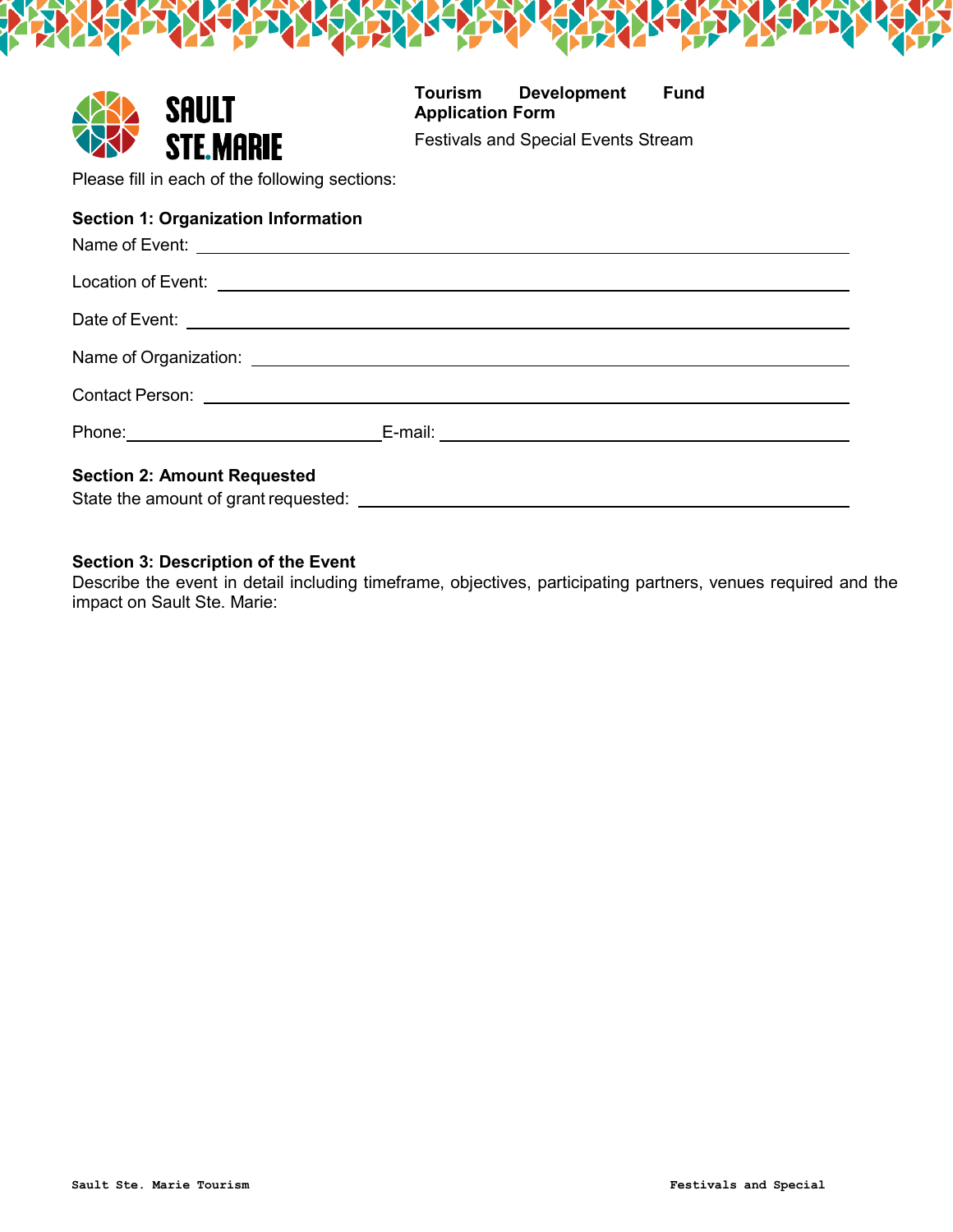

# **Section 5: Expected Attendance**

Quantify the total number of expected attendees and provide a description of how this number was calculated.

# **Out-of-town Visitors (40 km away – staying overnight)**

\*Participants are those directly involved in the event – Athletes, performers, event staff, officials, committee members etc.

| <b>Attendees</b>  | Regional* Ontario* | Canada | <b>USA</b> | International   Total |  |
|-------------------|--------------------|--------|------------|-----------------------|--|
| Participants*     |                    |        |            |                       |  |
| Sponsors, VIPs    |                    |        |            |                       |  |
| Media             |                    |        |            |                       |  |
| Volunteer         |                    |        |            |                       |  |
| <b>Spectators</b> |                    |        |            |                       |  |
| <b>Totals</b>     |                    |        |            |                       |  |

\*Local – City of Sault Ste. Marie,

\*Regional – Algoma and Northern Ontario - people travel from 40-kilometres away.

\*Ontario – rest of Ontario

\*Canada – All provinces other than Ontario

Briefly describe the tourism objectives of your event to attract visitors and generate economic impact through visitor spending in Sault Ste. Marie:

# **Section 4: Economic Impact**

*For calculating direct visitor spending, use the following format: Number of Visitors X Number of Days in Sault Ste. Marie X \$150 = Direct Visitor Spending*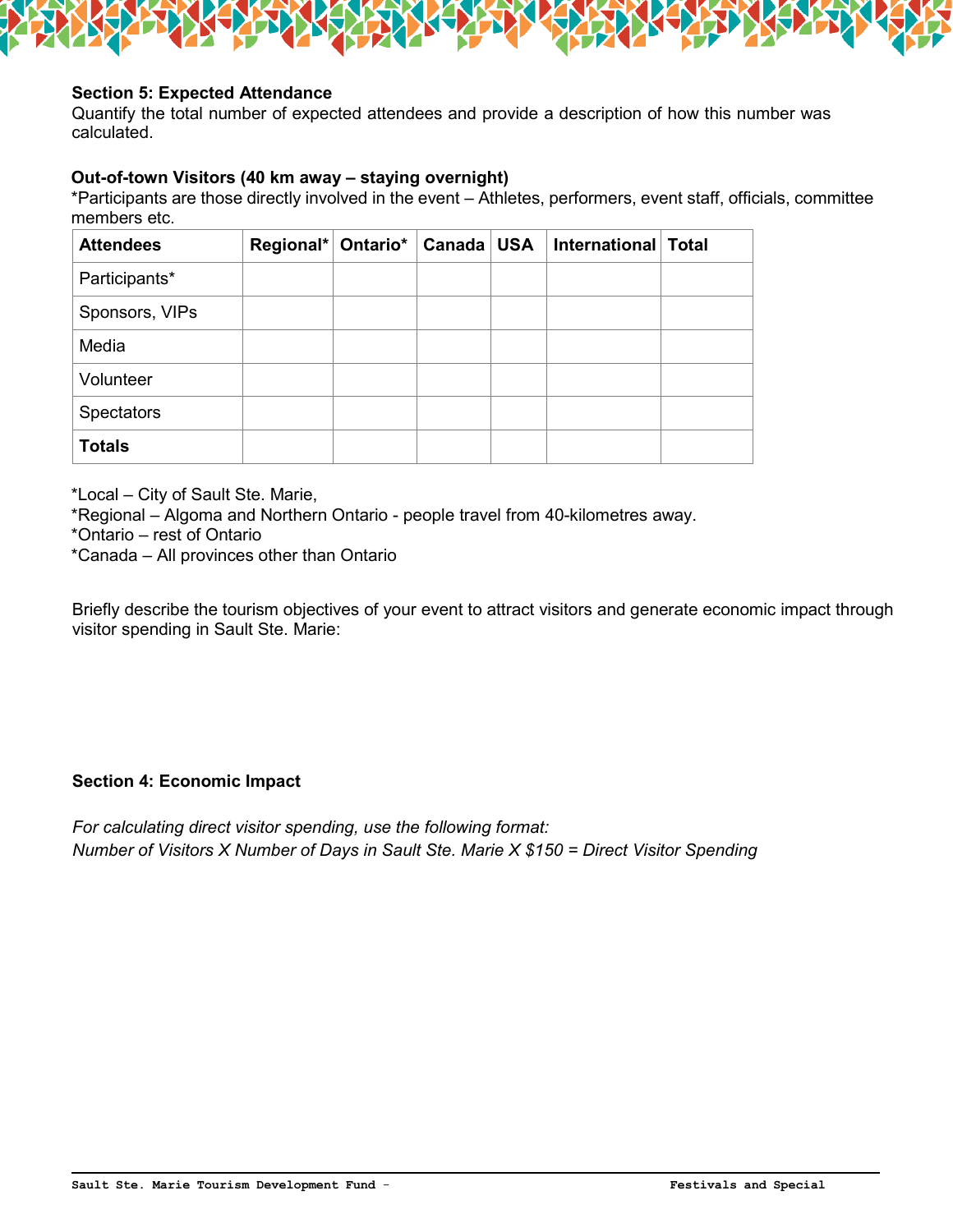

# **Section 6: Promotional Impact**

Identify if the event is expected to have positive media coverage outside of the region, province or national:

# **Section 7: Sustainability of the Event**

Describe the timeline and history of the event, stating previous dates, and/or future dates, if applicable:

# **Section 8: Event Budget**

Provide a budget for the event. Include expenses and how grant funds, if awarded, would be used. Also, include all expected sources of funding for the project, including other grants being sought:

*Note: Include a Budget as a separate attachment.*